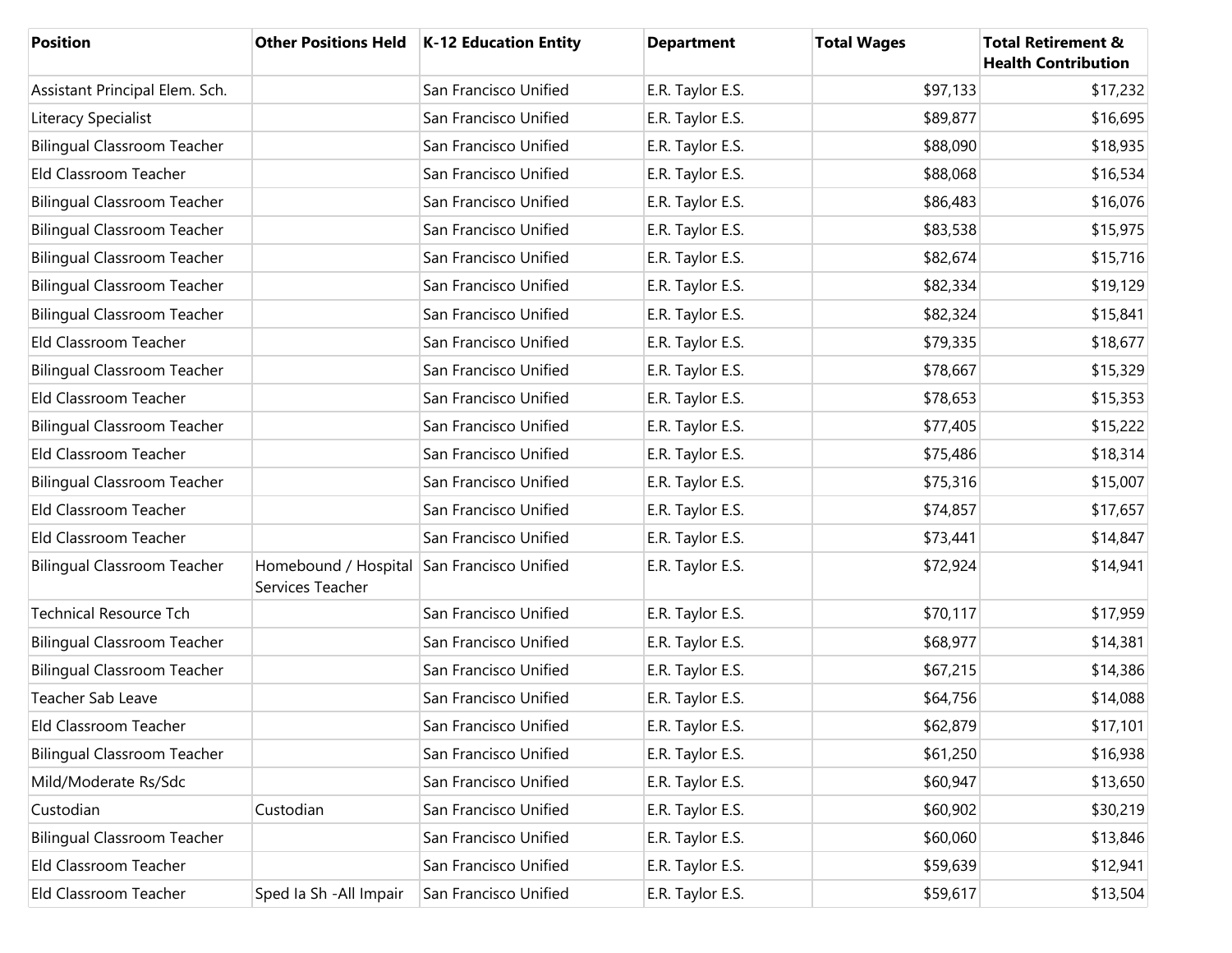| Mild/Moderate Rs/Sdc                        |                                                                                                             | San Francisco Unified | E.R. Taylor E.S. | \$58,969 | \$13,594 |
|---------------------------------------------|-------------------------------------------------------------------------------------------------------------|-----------------------|------------------|----------|----------|
| Eld Classroom Teacher                       |                                                                                                             | San Francisco Unified | E.R. Taylor E.S. | \$55,960 | \$13,206 |
| <b>Principal Elementary</b>                 |                                                                                                             | San Francisco Unified | E.R. Taylor E.S. | \$55,606 | \$5,967  |
| Eld Classroom Teacher                       |                                                                                                             | San Francisco Unified | E.R. Taylor E.S. | \$52,872 | \$12,850 |
| Senior Clerk Typist                         |                                                                                                             | San Francisco Unified | E.R. Taylor E.S. | \$52,822 | \$26,674 |
| Custodian                                   |                                                                                                             | San Francisco Unified | E.R. Taylor E.S. | \$52,022 | \$12,860 |
| <b>Bilingual Classroom Teacher</b>          |                                                                                                             | San Francisco Unified | E.R. Taylor E.S. | \$47,716 | \$13,662 |
| Mild/Mod Rs/Sdc (No Autism)                 | Special Ed Extended<br>School Yr.                                                                           | San Francisco Unified | E.R. Taylor E.S. | \$47,655 | \$12,030 |
| <b>Bilingual Classroom Teacher</b>          | Day-To-Day Student<br>Teacher Sub                                                                           | San Francisco Unified | E.R. Taylor E.S. | \$46,977 | \$12,470 |
| Eld Classroom Teacher                       | Day-To-Day Sub                                                                                              | San Francisco Unified | E.R. Taylor E.S. | \$45,661 | \$4,966  |
| Social Worker                               |                                                                                                             | San Francisco Unified | E.R. Taylor E.S. | \$44,344 | \$9,667  |
| Sped Ia Sh - All Impair                     | Custodian                                                                                                   | San Francisco Unified | E.R. Taylor E.S. | \$44,002 | \$7,787  |
| Soar Para                                   | Child Center Assistant<br>Houseparent                                                                       | San Francisco Unified | E.R. Taylor E.S. | \$36,747 | \$9,888  |
| Family Liaison                              |                                                                                                             | San Francisco Unified | E.R. Taylor E.S. | \$36,438 | \$10,329 |
| Senior Clerk Typist                         |                                                                                                             | San Francisco Unified | E.R. Taylor E.S. | \$32,506 | \$8,719  |
| Nurse                                       |                                                                                                             | San Francisco Unified | E.R. Taylor E.S. | \$32,261 | \$6,042  |
| Sped Ia Sh - All Impair                     | Sped Ia Sh - All Impair,<br><b>School Crossing Guard</b>                                                    | San Francisco Unified | E.R. Taylor E.S. | \$32,186 | \$7,787  |
| Soar Para                                   |                                                                                                             | San Francisco Unified | E.R. Taylor E.S. | \$29,777 | \$7,835  |
| Sped Ia Sh - All Impair                     | <b>Instructional Aide II</b><br>Spec Ed, Children<br>Center Day-To-Day<br>Sub, Summer Eed Pre-<br>K Teacher | San Francisco Unified | E.R. Taylor E.S. | \$29,253 | \$10,523 |
| Seia Sh Imp: Spanish                        |                                                                                                             | San Francisco Unified | E.R. Taylor E.S. | \$28,779 | \$7,858  |
| Eld Classroom Teacher                       | Day-To-Day Sub                                                                                              | San Francisco Unified | E.R. Taylor E.S. | \$27,474 | \$5,412  |
| Sped Ia Sh - All Impair                     |                                                                                                             | San Francisco Unified | E.R. Taylor E.S. | \$27,453 | \$1,045  |
| Community Rel Spec Elem<br>Advisor          |                                                                                                             | San Francisco Unified | E.R. Taylor E.S. | \$26,022 | \$6,737  |
| Instructional Aide Elem Basic:<br>Cantonese | Instructional Aide Elem San Francisco Unified<br><b>Basic: Cantonese</b>                                    |                       | E.R. Taylor E.S. | \$24,985 | \$7,693  |